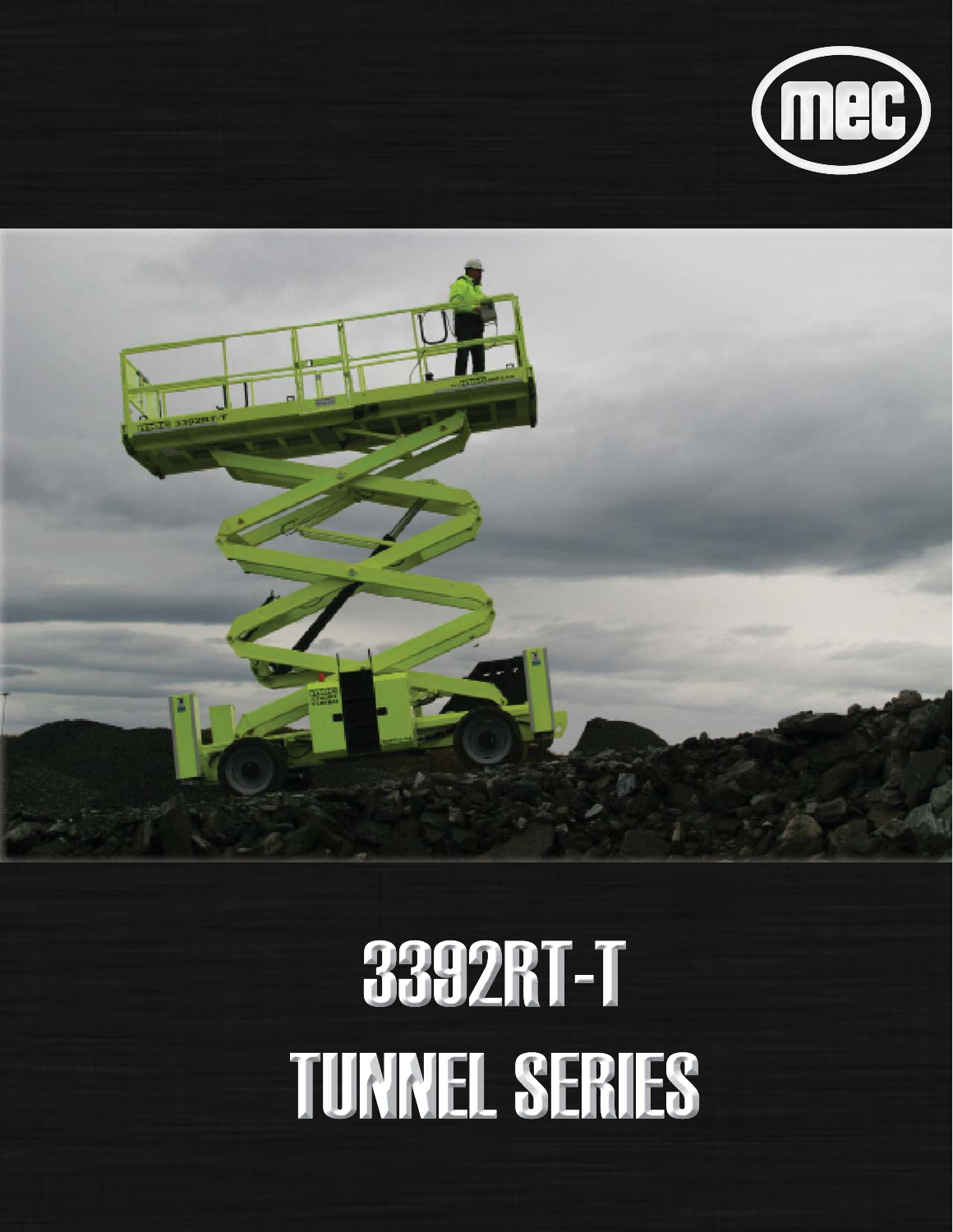# **MEC 3392RT-T**

The MEC 3392RT-T (Tunnel model) is a self-propelled 10.0m platform height mobile elevated work platform. It is intended to lift persons and tools to conduct work at height in a safe and productive manner. This machine is designed with very unique features to suit the requirements for Tunneling applications.

# Superior Features

- **1200 kg Platform Lift Capacity At Full Height 7.54m Ultra Deck Platform Fully Extended**
- **Agressive Speeds**

**• Extreme Tilt Angles**

# Unmatched Travel Speeds

Due to significant travelling distances to and from the work area in tunnel applications the maximum travel speeds has been increased to the following:

- **STOWED HEIGHT: 10km/h**
- **4m HEIGHT: 5.0 km/h**
- **6m HEIGHT: 4.0 km/h**
- **8m HEIGHT: 3.0 km/h**
- **FULL HEIGHT: 2.0 km/h**









Scan to view STOWED travel speed Scan to view 4m travel speed

# Extreme Tilt Angles

The machine can be driven at various slope angles related to platform height as per the chart below:

# **4m Height:**

# *Fore and Aft direction:*

- 8° Amber light comes on, alarm sounds, Lift/Drive continues 9° Red light comes on, alarm sounds, Lift/Drive interrupted  *Side to Side direction:* 
	- 7º Amber light comes on, alarm sounds, Lift/Drive continues 8° Red light comes on, alarm sounds, Lift/Drive interrupted

## **8m Height:**

- 4° Amber light comes on, alarm sounds, Lift/Drive continues
- 5° Red light comes on, alarm sounds, Lift /Drive interrupted

# **6m Height:**

# *Fore and Aft direction:*

7° Amber light comes on, alarm sounds, Lift/Drive continues 8° Red light comes on, alarm sounds, Lift/Drive interrupted *Side to Side direction:* 

- 5° Amber light comes on, alarm sounds, Lift/Drive continues
- 6° Red light comes on, alarm sounds, Lift/Drive interrupted

# **10m Height:**

- 3° Amber light comes on, alarm sounds, Lift/Drive continues
- 4° Red light comes on, alarm sounds, Lift/Drive interrupted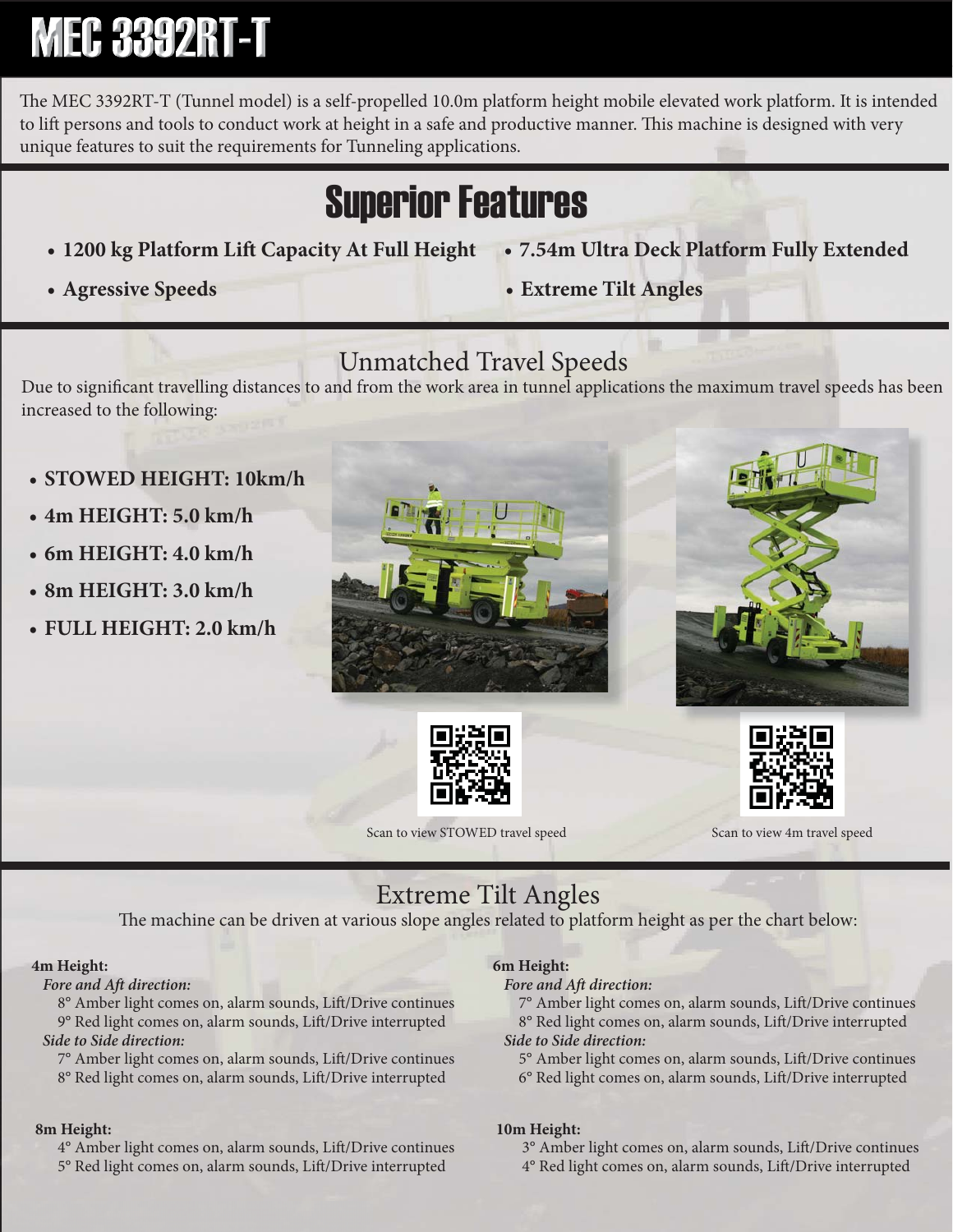# **TUNNEL SERIES**

# Ability to drive on extreme slopes while elevated

# Platform

The machine is rated for 5 people with a total maximum capacity of 1200 kgs. Each slide out deck has a rating of 225 kg. c Platform dimensions measure 7.54m long by 1.9m wide, decks P extended. The 32mm square tubing platform gaurdrails fold down for stowage during transportation. A selfclosing platform swing gate is located in the center of the c machine on each side. Material loading is accomplished via Dual "Barn Door" gates located on each deck extension. D



7.54m platform with Dual Decks extended



Scan to view machine driving on slope while elevated at 4m



Material loading entry

# Features

- "One Touch" auto leveling outriggers level machine and self-retract when drive is selected and no load pressure is sensed
- Oscillating rear axle helps keep all tires on the ground optimizing traction
- MEC's exclusive Quad-Trax 4WD system maximizes traction even while elevated
- Kubota TURBO Charge diesel engine provides plenty of power for the roughest conditions
- Standard Foam Filled tires eliminates tire puncture situations
- Multiple disc brakes ensures smooth stopping and non-movement of machine even when parked on slopes